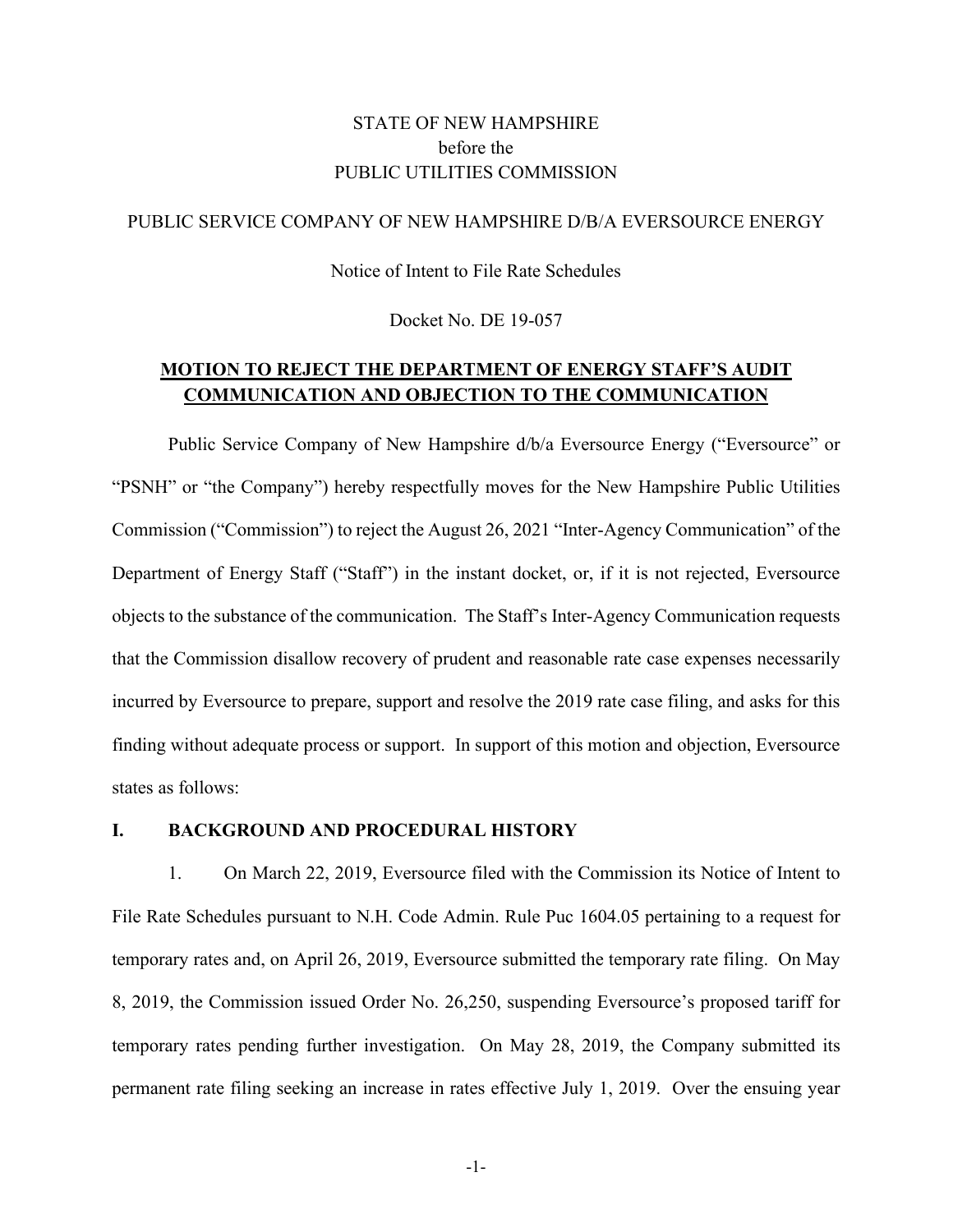and a half, Eversource and several parties engaged in discovery, technical sessions, and other discussions culminating in a Settlement Agreement on permanent rates that was filed with the Commission on October 9, 2020 (the "Settlement Agreement") and addressed in hearings at the end of October  $2020$ .<sup>[1](#page-1-0)</sup> On December 15, 2020, the Commission issued Order No. 26,433 approving the Settlement Agreement.

2. On January 15, 2021, consistent with N.H. Code Admin. Rules Puc 1905.02 and 1905.03, Eversource filed its request for recovery of prudently incurred rate case expenses.<sup>[2](#page-1-1)</sup> The requested recovery included the expenses incurred on Eversource's own behalf, as well as those incurred by the Staff and the Office of Consumer Advocate ("OCA"). In total, Eversource sought recovery of \$2,186,264 in expenses covering the preparation for the case as well as its execution over an eighteen-month period, for multiple parties.

3. Following Eversource's submission, the Commission's audit staff (now the staff of the Department of Energy, or "DOE"), commenced an audit of the expenses. Consistent with other audits, this review resulted in the audit staff identifying certain areas of concern in a draft audit, allowing the Company a single opportunity to respond to those concerns, and then issuing a final audit report with its recommendations. The final audit report was issued on March 30, 2021 (the "Audit Report") and noted Eversource's continuing disagreement with a number of the proposals and conclusions. The Audit Report recommended disallowance of \$901,659 in requested costs for

<span id="page-1-0"></span>The suspension period for the case was extended by virtue of Executive Order  $#29$ , April 24, 2020, issued pursuant to Executive Order 2020-04, providing authority to the Commission to suspend rate schedules up to 18 months.

<span id="page-1-1"></span><sup>2</sup> In anticipation of recovery of certain expenses, the agreed upon Settlement Agreement, as initially filed, included rate case expense recovery in the settled revenue requirement. On November 30, 2020, Eversource filed a letter and supporting information describing and substantiating the expenses included in the settled revenue requirement and acknowledging that the final amount of rate case expense recovery was yet to be determined. In Order No. 26,433, the Commission ordered that the rate-case expense amount be excluded from the settled revenue requirement and submitted separately. Eversource complied with the Commission's order and made its separate filing on January 15, 2021.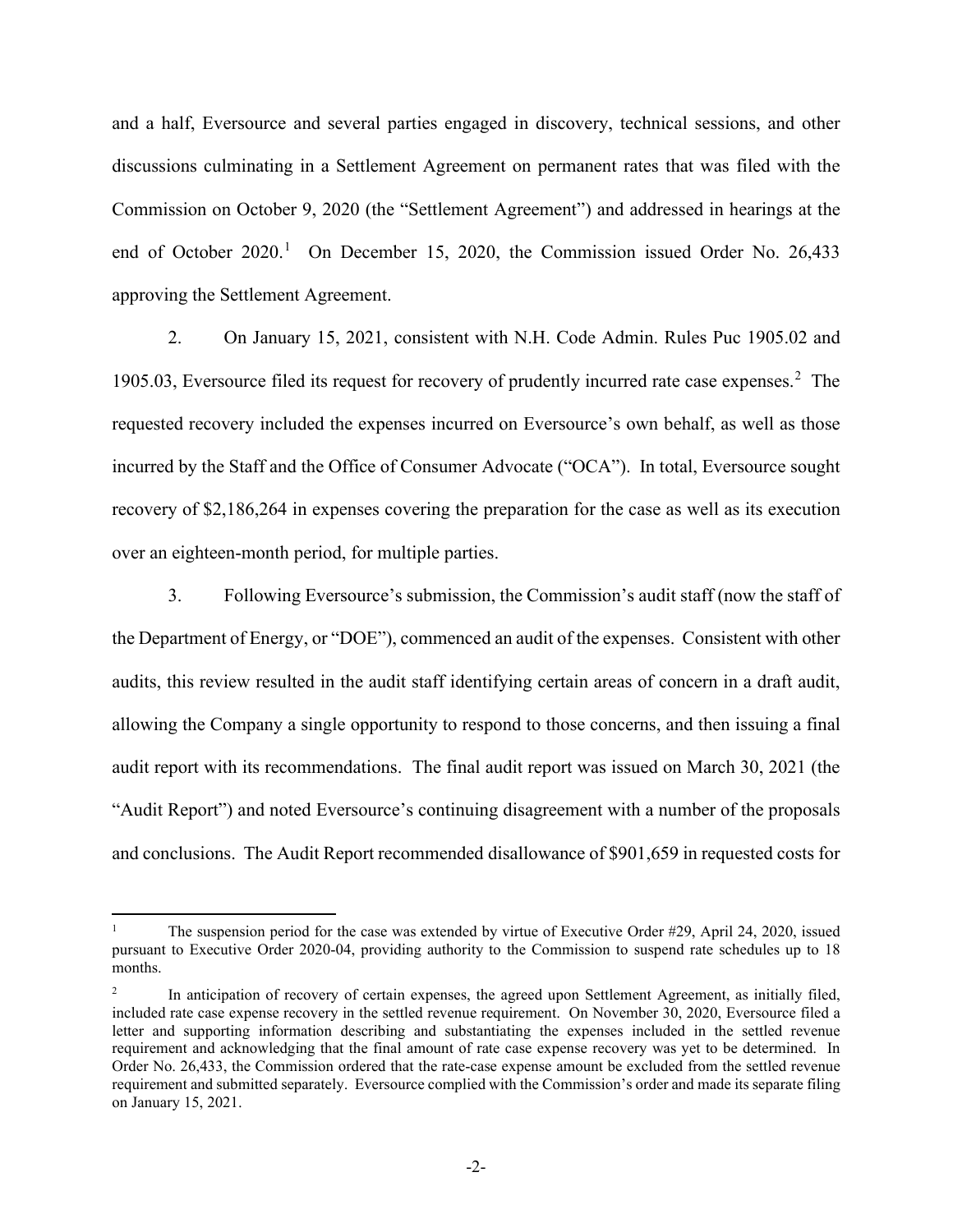a total recovery proposed of \$1,284,606 in rate case expenses. Thereafter, no action was taken on the Audit Report for approximately five months.

4. Then, on August 26, 2021, the Staff filed an "Inter-Agency Communication" where it supported the Audit Report's proposed disallowances. That communication (to which the Audit Report was attached) recited the Audit Report's findings accompanied by a brief statement of the Staff's agreement. Following the recounting of the Audit Report, the entirety of the Staff's recommendation is:

Staff has reviewed the final audit report provided by the Audit Division involving PSNH's request for recovery of rate case expenses. It is Staff's opinion that the audit is complete and accurate and that the disallowance recommendations contained therein are well supported and justified. Staff also reviewed the Company's responses, but when weighed against the observations contained in Audit's review, Staff did not find the responses persuasive. Therefore, Staff recommends that the Commission adopt the findings contained in the Report and approve the recommended disallowances totaling \$901,659, requiring PSNH to reduce the total amount of recoverable rate case expenses from \$2,186,264 to \$1,284,606.

August 26, 2021 Staff Communication at 4.<sup>[3](#page-2-0)</sup>

5. For the reasons that follow, Eversource challenges both the substance of the Staff's communication and the process for its presentation. Eversource requests that the Commission either reject the communication or, if it is accepted, that the Commission reject the disallowances proposed within it.

## **II. ARGUMENT**

6. With respect to process, as of July 1, 2021, the Staff are no longer members of the Commission, but are employees of a separate state agency, the DOE. Pursuant to RSA 12-P:2, IV and 12-P:9, the DOE is a party to proceedings at the Commission, including the instant proceeding.

<span id="page-2-0"></span><sup>3</sup> As the Staff's communication is not consecutively paginated, *see* 203.04, references to the page numbers will refer to the page numbering on the Staff's Communication and the attached Audit Report separately.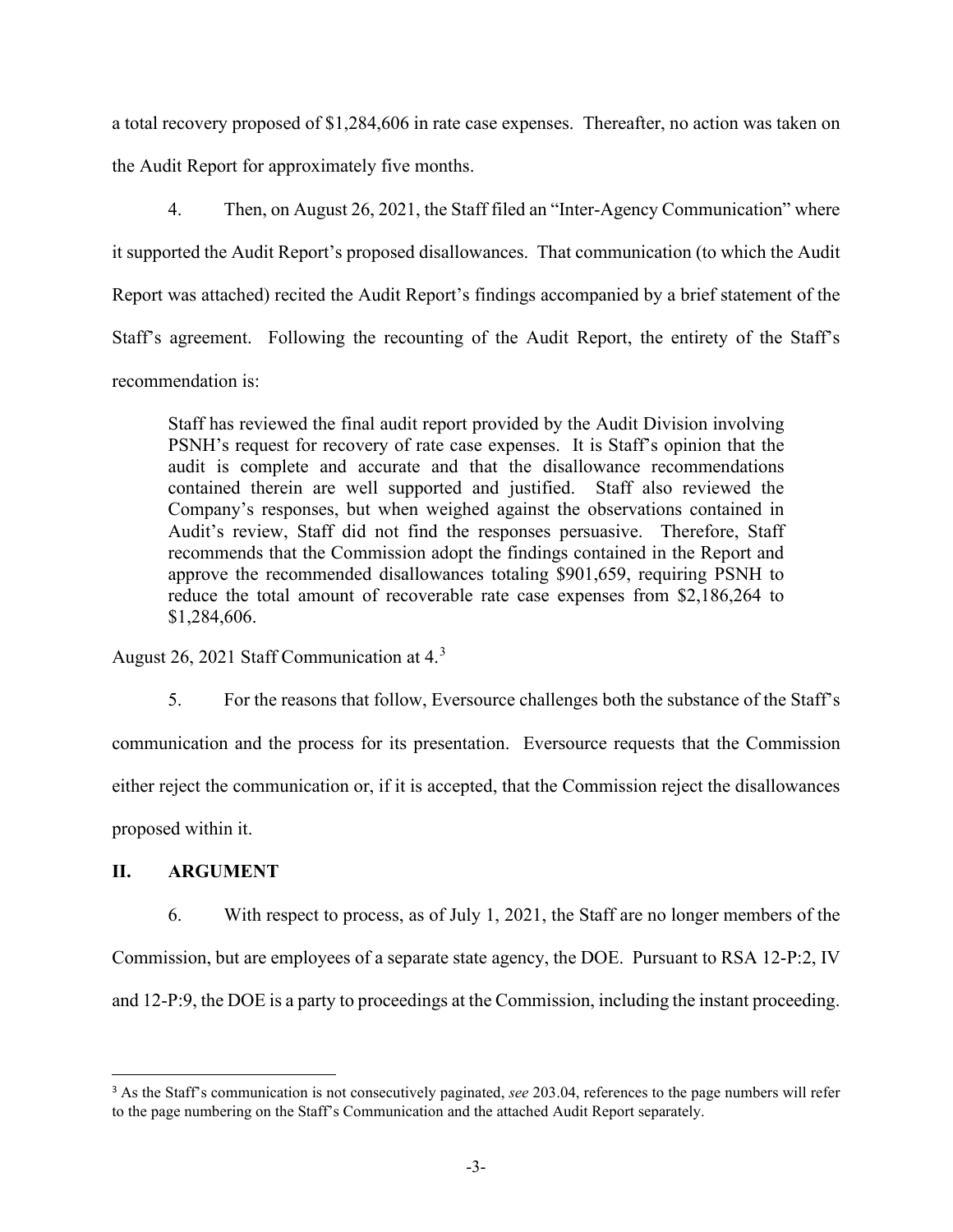Accordingly, as the Staff of this separate agency is a party to a proceeding before the Commission it has the same rights and responsibilities as other parties in other Commission proceedings. Given that status, it is unclear on what basis this "Inter-Agency Communication" has any effect in this proceeding. The filing is not presented as a motion or petition, and only recommends that the Commission "approve" the recommendation of the DOE's Staff.

7. Therefore, at best, the Staff's communication should be treated for what it is – essentially a public comment indicating the opinion of the Staff. On its own, this communication does not provide a basis for any particular action by the Commission. To the extent that the Staff intends to request the Commission to take any particular action, then it should do so consistent with the Commission's rules and submit a motion or petition with testimony or a technical statement or other information supporting the requested ruling. *See* Puc 203.05. As it stands, this communication is merely a recitation of the work of the DOE's audit staff along with the above brief statement of the Staff's agreement. The statement contains no indication of the relevant standards for recovery, nor any analysis of how those standards apply in this case. Accordingly, as this communication presents no basis for any Commission action, Eversource requests that the Commission reject the Staff's communication.

8. To the extent the Commission does not reject the filing, Eversource objects to the contents of the communication and its recommendation. As noted above, the Staff seeks to have the Commission disallow nearly \$1 million in legitimate and proper rate-case expense with no analysis, a singular conclusion that the information presented was not "persuasive," and based upon inaccurate information and internally inconsistent positions. The Commission should not support such a recommendation.

-4-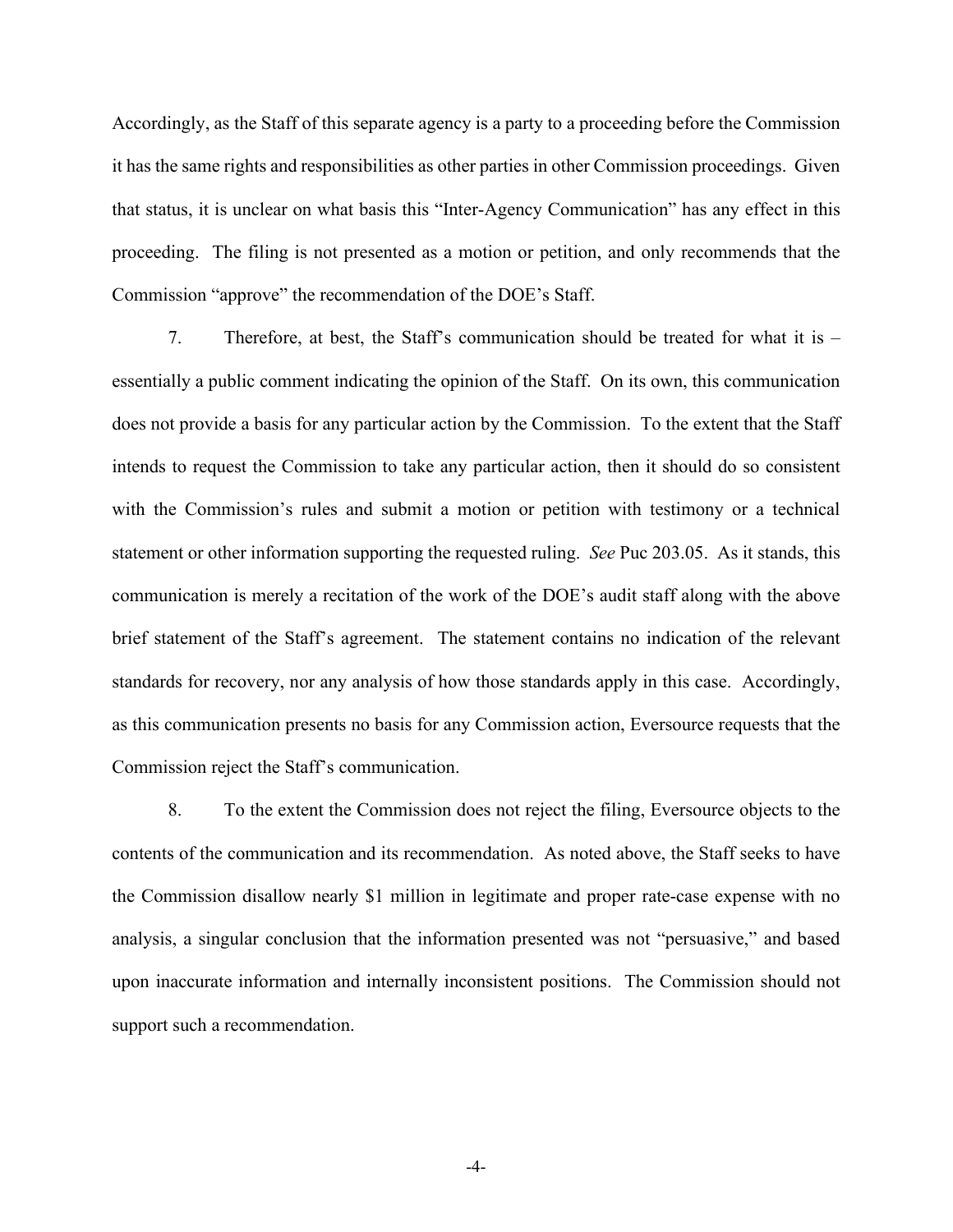9. As an initial matter, in reviewing the expenses submitted, the Staff does not recommend any disallowances for any of the costs of the Staff or OCA. Eversource takes no exception to that position. As for the costs pertaining to consultants and service providers retained by Eversource, the Staff recommends disallowances of a portion of the costs for four of those consultants: Keegan Werlin, LLP (legal services); Economists, Inc. (cost of service studies); Concentric Energy Advisors (cost of capital and return on equity); and Randstad Corporate Services (temporary corporate support services). With respect to the costs of Concentric, as noted in the Audit Report, Eversource has agreed to the removal of the \$38,432 in challenged costs. Therefore, Eversource takes no exception to the removal of the identified Concentric costs in this submission. For the other costs, however, each of the proposed disallowances pertain to legitimate and appropriate rate case expenses and disallowances are improper.

10. With respect to Keegan Werlin's legal expenses, the Staff has sought to disallow the entirety of Eversource's outside legal costs. This proposal is without support or justification, is internally inconsistent, and should be rejected. First, the Commission's rules, Puc 1906.01, specifically provide that "legal and accounting fees" are allowable rate case expenses. Thus, the Commission's rules acknowledge that utilities may retain additional legal services specifically for work pertaining to rate case filings beyond whatever a utility's usual capacity for legal work might be. Accordingly, there can be no claim that it was inherently error for Eversource to retain outside legal expertise for a "surge" item like a rate case that represents a low frequency, high impact event. By seeking to disallow 100 percent of these costs, the practical effect would be contradictory to the Commission's rules, particularly without any demonstration as to how the costs fail to meet the standards established by the Commission.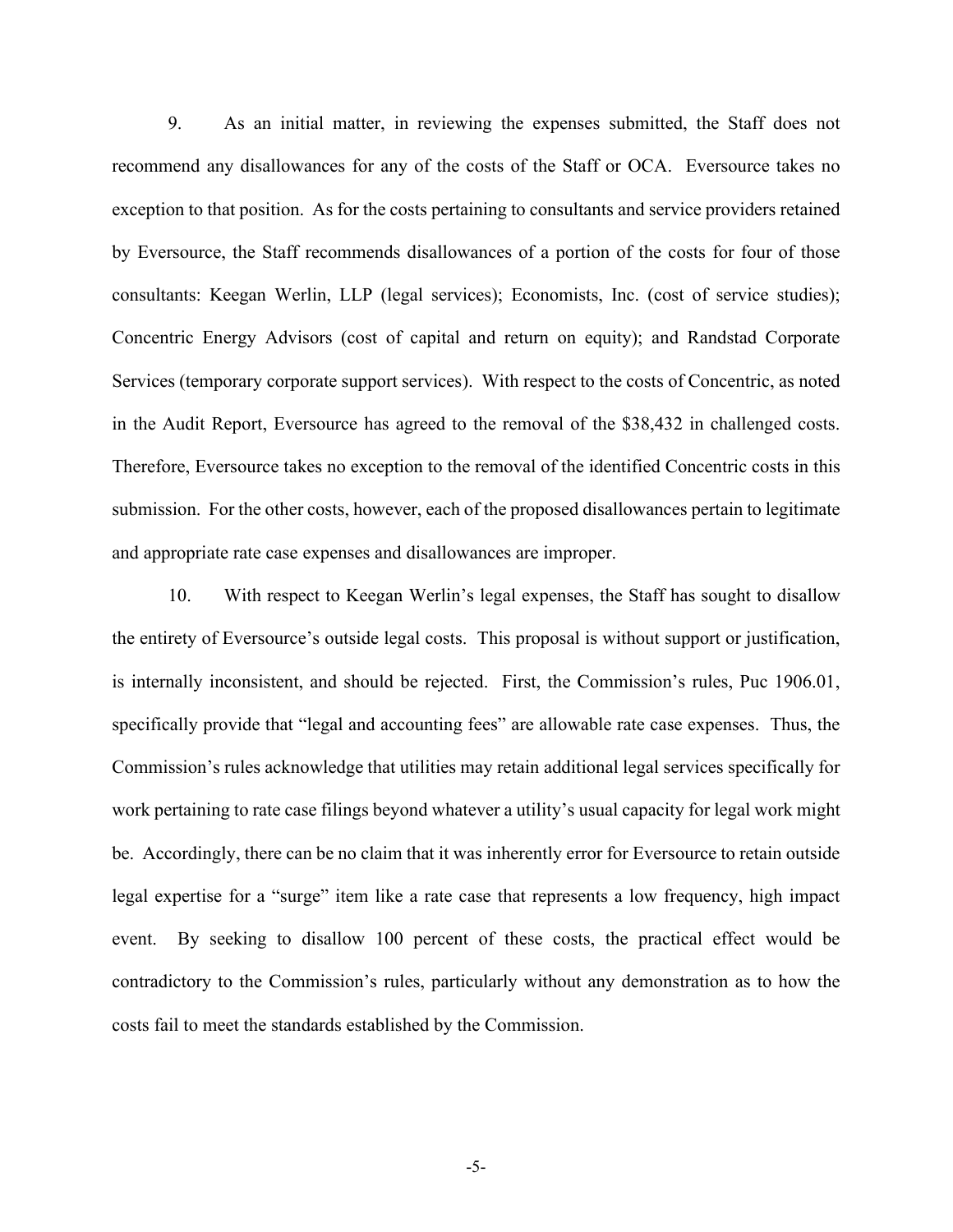11. In addition, the Audit Report seeks to disallow all legal costs pursuant to Puc 1907.01(a), which excludes costs "for matters handled by service providers that are typically performed by utility management and staff of the utility, based on their experience, expertise, and availability." According to the Audit Report:

All of the time spent preparing, reviewing, editing data request responses and updating logs, daily phone calls with what was called the "core" rate case team, discussions among counsel and Eversource employees regarding testimony, technical sessions, hearings, preparing and filing documents for submission to the NH PUC, should have been accomplished by the legal staff of the Company.

Audit Report at 5.

12. This statement is not accurate, nor supported by any analysis substantiating the conclusion. In essence, the Audit Report asserts that because Eversource employs attorneys, it should not be allowed to recover outside legal expenses for a rate case. As stated in the Company's initial response to the Audit Report's conclusion, and as restated here, this position is in error for numerous reasons.

13. As Eversource described in its response to the audit staff, the audit staff's reasoning ignores the substantial incremental work and activity associated with preparation, conduct and resolution of the numerous issues associated with the first rate case in 10 years, and the first case since the 2012 merger of Northeast Utilities and NSTAR. The audit staff presumes that any lawyer employed somewhere within Eversource Energy may be brought in to support a rate case filing, and that repurposing other Eversource Energy attorneys (taking them away from the work needed in other areas of the organization) would occur at no incremental cost to Eversource, which is not the case (Audit Report at 12). As noted above, the Commission's rules exclude recovery for the costs of activities of the "staff of the utility, based on their experience, expertise, *and availability*." Puc 1907.01 (emphasis added). Eversource does not have an inexhaustible supply of available

-6-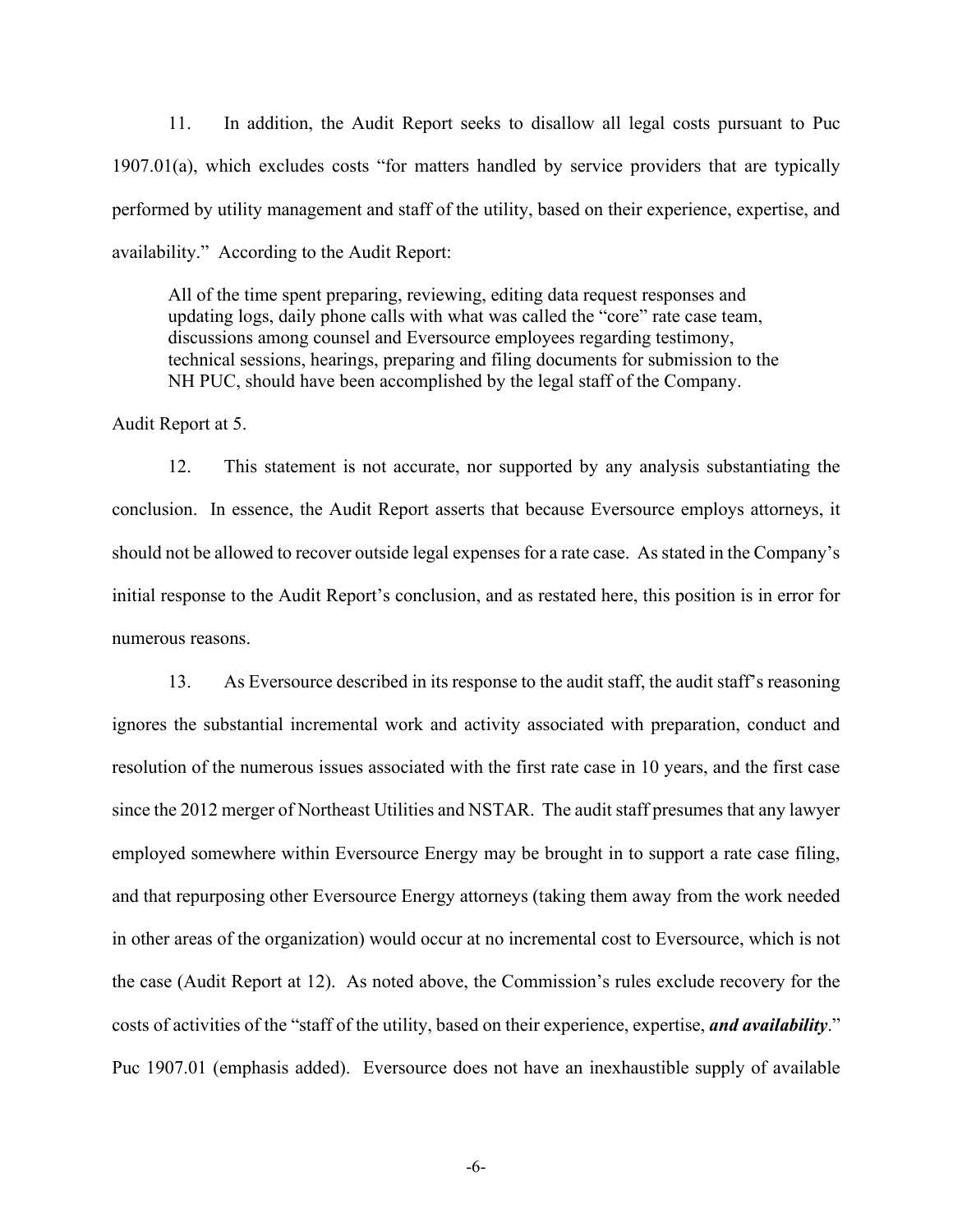attorneys so that it may repurpose attorneys to infrequent items associated with a high-volume, long-term (12-18 month) proceeding. Nor is it reasonable or fair to limit the Company to the use of internal legal counsel even though that counsel would have no expertise in utility ratemaking or New Hampshire ratemaking precedent.

14. In New Hampshire, Eversource has sought to maintain an appropriate level of legal professionals to address the regulatory work presented to the Company as part of its regular and recurring regulatory business. Eversource does not, however, maintain a steady supply of other attorneys who may be substituted in for specific, high-impact cases, requiring specific technical expertise, such as a rate case. Further, keeping incremental legal resources available on a full-time basis for "surge" items such as rate cases would be inefficient, wasteful, and likely imprudent.<sup>[4](#page-6-0)</sup> The Company works to assure that its internal legal costs are contained and reasonable, and maintaining legal resources at the level the audit report would seem to support is counter to that goal, and would likely be counter to the interests of New Hampshire utility customers.

15. Not only does the audit report appear to ignore the practical issue of appropriate staffing and the availability of legal support, the audit report also presumes that any attorney within Eversource's broader corporate structure would be able to act as competent counsel in a New Hampshire rate-case filing. That is not accurate. Although Eversource Energy maintains an internal legal staff, including lawyers and paralegals, these resources practice across myriad disciplines involving both the regulated and unregulated businesses within Eversource Energy,

<span id="page-6-0"></span><sup>4</sup> *See Public Service Company of New Hampshire*, Order No. 20,503, 77 NH PUC 268, 270 (1992) ("The prudence standard is one of the specific standards that has been developed by the Court to govern the inclusion or exclusion of costs for ratemaking purposes. … While the scope of the prudence principle is by no means clear, it at least requires the exclusion from rate base of costs that should have been foreseen as wasteful.") (quotations and citations omitted). *See also, Public Service Company of New Hampshire*, Order No. 25,565 (August 27, 2013) at 20 ("When reviewing whether a utility has been prudent in its decision making, [the Commission] 'may reject management decisions when inefficiency, improvidence, economic waste, abuse of discretion or action inimical to the public interest are shown.'") (quoting Appeal of Easton, 125 N.H. 205, 215 (1984)).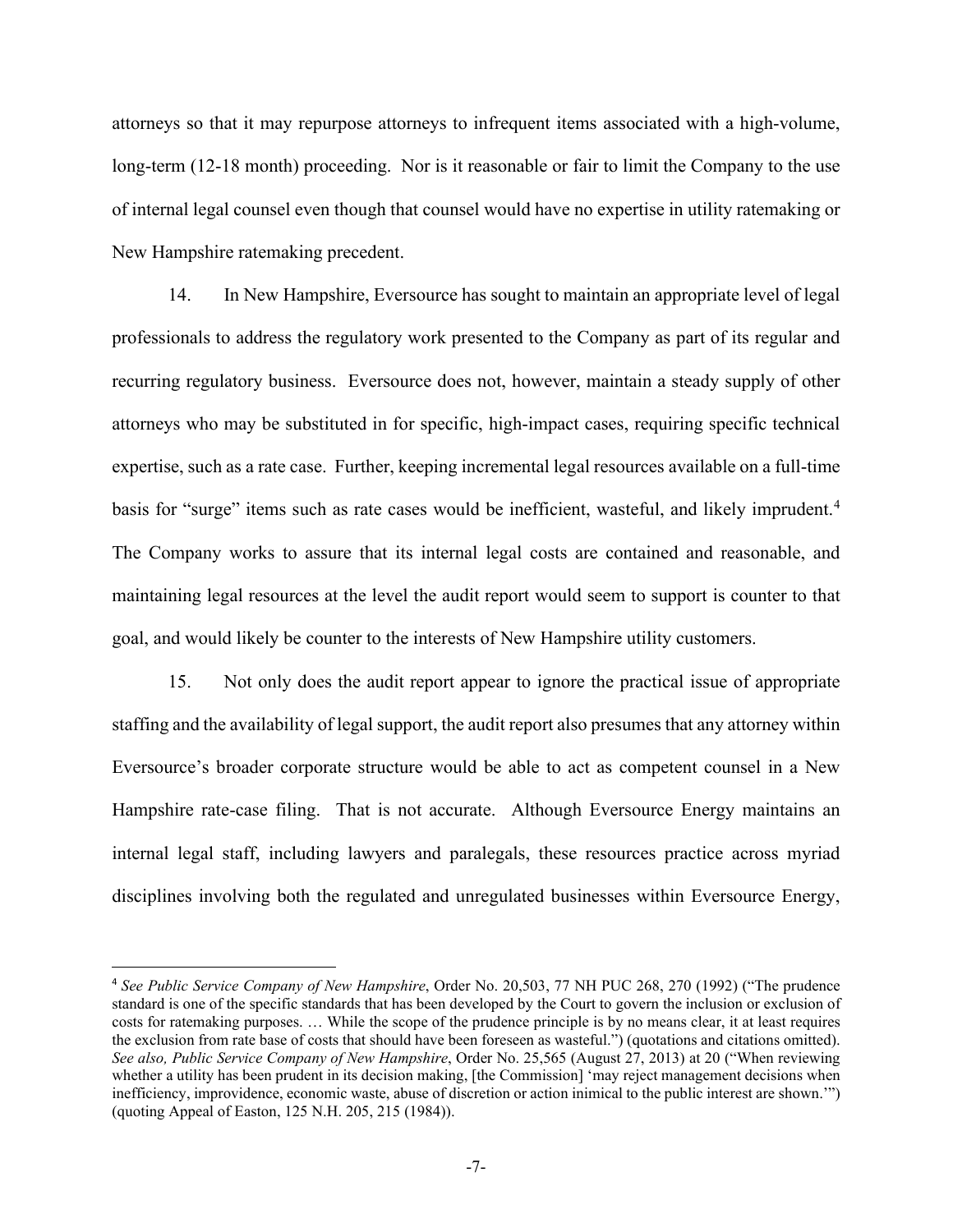including: corporate governance, bankruptcy, labor and employment, and other matters not related to state regulatory issues. Attempting to redirect those attorneys from their areas of competence and responsibility to a New Hampshire base-rate case is not an available option because it risks having those attorneys acting outside their areas of competence in potential violation of their professional ethics requirements. At the same time, it essentially creates a requirement that Eversource use attorneys who are not familiar with Eversource's regulated business or ratemaking requirements, New Hampshire public utility law, New Hampshire regulatory process for ratemaking proceedings, or other issues specific to New Hampshire's regulatory requirements.

16. Furthermore, the Audit Report's recommendation for a total disallowance ignores the fact that, even using internal resources, the Company would have incurred incremental costs that would be properly charged to the rate case. Even if no outside legal services were retained, there was still more work associated with the rate case than could be accomplished by Eversource's existing regulatory attorneys in New Hampshire. Accordingly, additional legal support was needed in any event. To reassign attorneys from other parts of Eversource Energy (presuming that was a viable option) would mean redirecting those attorneys from other work. This would have had two ramifications.

17. First, those attorneys would have been required to charge their time and expenses to Eversource rather than to another entity within the Eversource Energy system and this would have created an incremental cost to Eversource. Second, Eversource Energy may have had to incur costs for external legal assistance to cover the work that would normally be covered by the transferred attorney. As noted in Eversource's response to the draft audit report, Eversource estimates that there would have been an incremental cost of at least \$552,634 in legal expenses related to the use of the internal attorneys in New Hampshire alone, if outside legal assistance for

-8-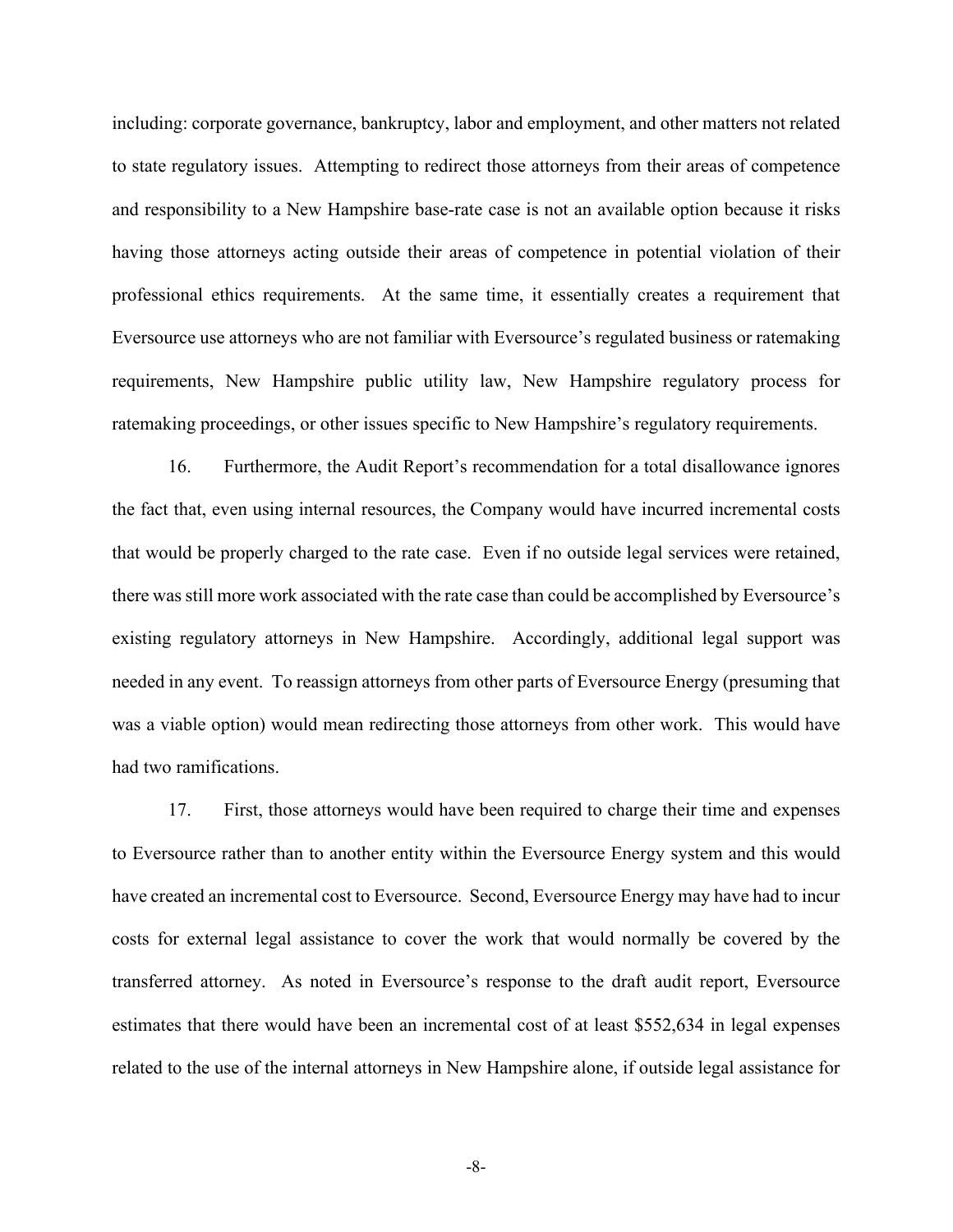the New Hampshire base-rate case was not retained to supplement the work of the existing regulatory attorneys. Audit Report at 14. Incremental legal costs of this rate case exist and are legitimate costs for recovery regardless of how they were incurred.

18. Also, in the draft report the audit staff noted that in other rate case proceedings certain utilities did not seek to recover the costs of outside legal fees. The Audit Report claims that the references to prior cases were merely for "informational purposes." Audit Report at 17. It does not, however, appear that this reference was merely for information, but instead was one of the bases upon which the disallowance was recommended. To the extent it was such a basis, it is unfounded.

19. There is no rule, law, or order of which Eversource is aware that states that a past decision by a utility on seeking recovery of rate case expenses has any bearing on a present request. Further, and more importantly, the idea that not seeking such costs in the past means that they should not be permitted in this case ignores the complexity of this case and the need for incremental assistance. While the audit staff "agrees that there was substantial work required by employees and consultants of Eversource," it contends that "the Company determines the frequency of rate cases, therefore the significant amount of time since the previous rate case is the result of decisions made by the Company." Audit Report at 16. Also, the Audit Report contends that "[t]he selection of 2018 as a test year, with the sale of the Generation side of the business also complicated what could have been a more streamlined rate proceeding, had that year not been chosen." *Id*.

20. Thus, in addition to incorrectly assuming that any Eversource Energy lawyer would be adequate to staff this matter, the Audit Report's recommendation to disallow costs appears to be based upon the contention that recovery of rate case expense is obviated or precluded in circumstances where the case complexity is associated with circumstances that the utility could

-9-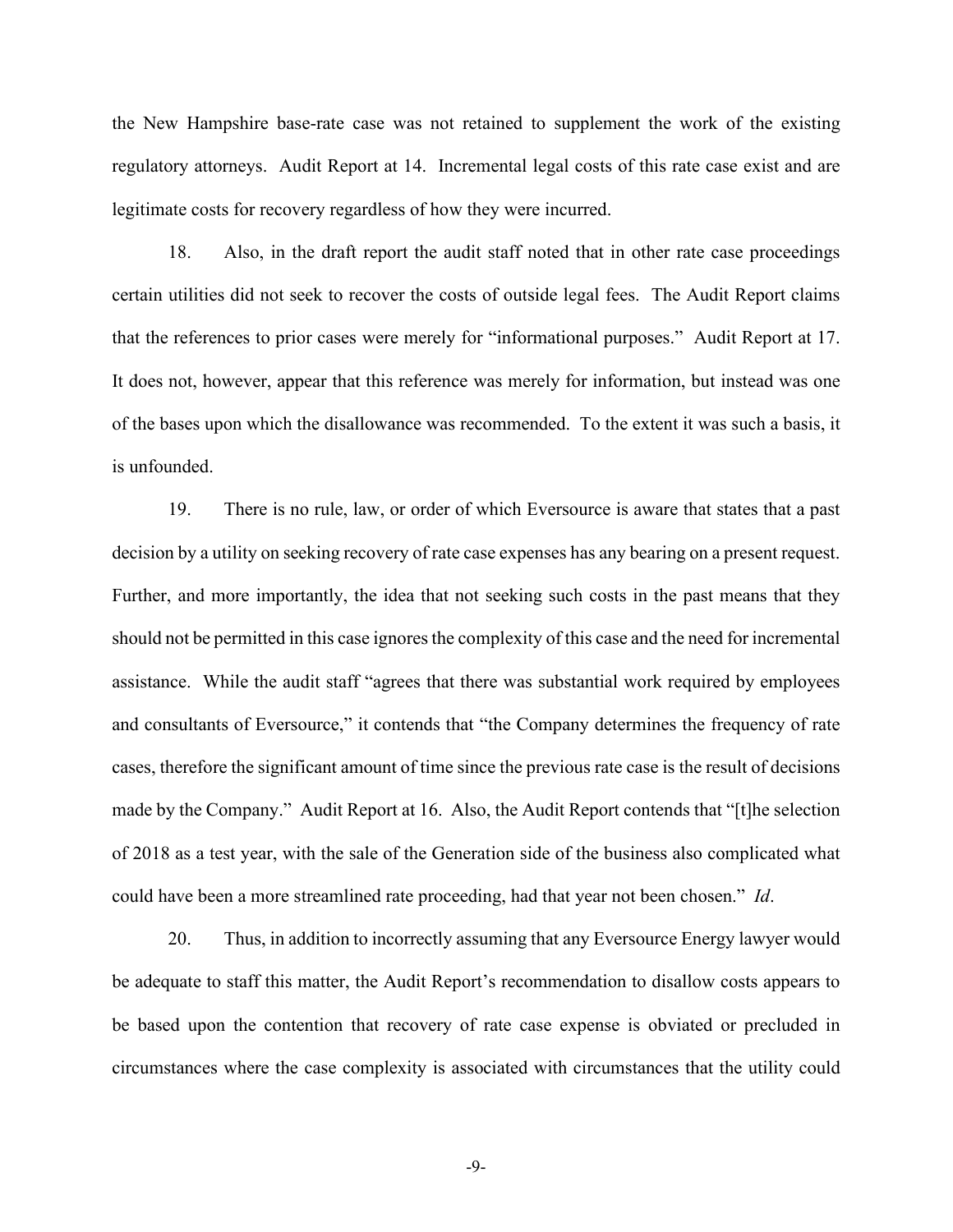have controlled, or could have handled differently if it wanted to obtain recovery of rate-case expense.<sup>[5](#page-9-0)</sup> Customers benefitted from a long period without a change in base rates. Customers benefitted from the sale of generation, subject to the closely managed process developed by the Commission. The timing of these circumstances should not have any bearing on the recoverability of legal costs because it is illogical to contend that the timing of these two events should have been planned on the basis of the recoverability of legal costs, rather than on the basis of factors benefitting customers.

21. Further, and as to the timing issue, in Eversource's prior rate case, Docket No. DE 09-035, the settlement contained a five-year term during which Eversource was not to file a new case. Similarly, in the instant docket, the settlement agreement approved by the Commission in Order No. 26,433 contains, in Section 10.6, a prohibition on filing any rate case prior to the first quarter of 2023 based upon a test year of 2022. Accordingly, there were limitations on the timing of Eversource's prior rate case filing and on the next rate case filing. Similarly, in Docket No. DG 19-161, another utility withdrew a rate case filing following challenges to its submission being made within two years of its prior rate case, among other issues. On the other end of the spectrum, in Order No. 24,777 (July 12, 2007), another utility was required to file a rate case within six months of the closing of a merger rather than waiting until some other time. While there are numerous other examples of restrictions and requirements around the timing of rate cases, these examples demonstrate that it is unreasonable to contend that utilities control the timing of rate case filings without consideration of any external factors.

<span id="page-9-0"></span><sup>&</sup>lt;sup>5</sup> The Audit Report also appears to imply that Eversource intentionally timed its filing to assure that it would be as complex as possible. Audit staff states no theory as to how this would ever benefit Eversource and Eversource rejects any such implication. There is no benefit to Eversource in creating a needlessly complex rate case proceeding before the Commission because it would only make it more unlikely that the Company's proposals could or would be accepted.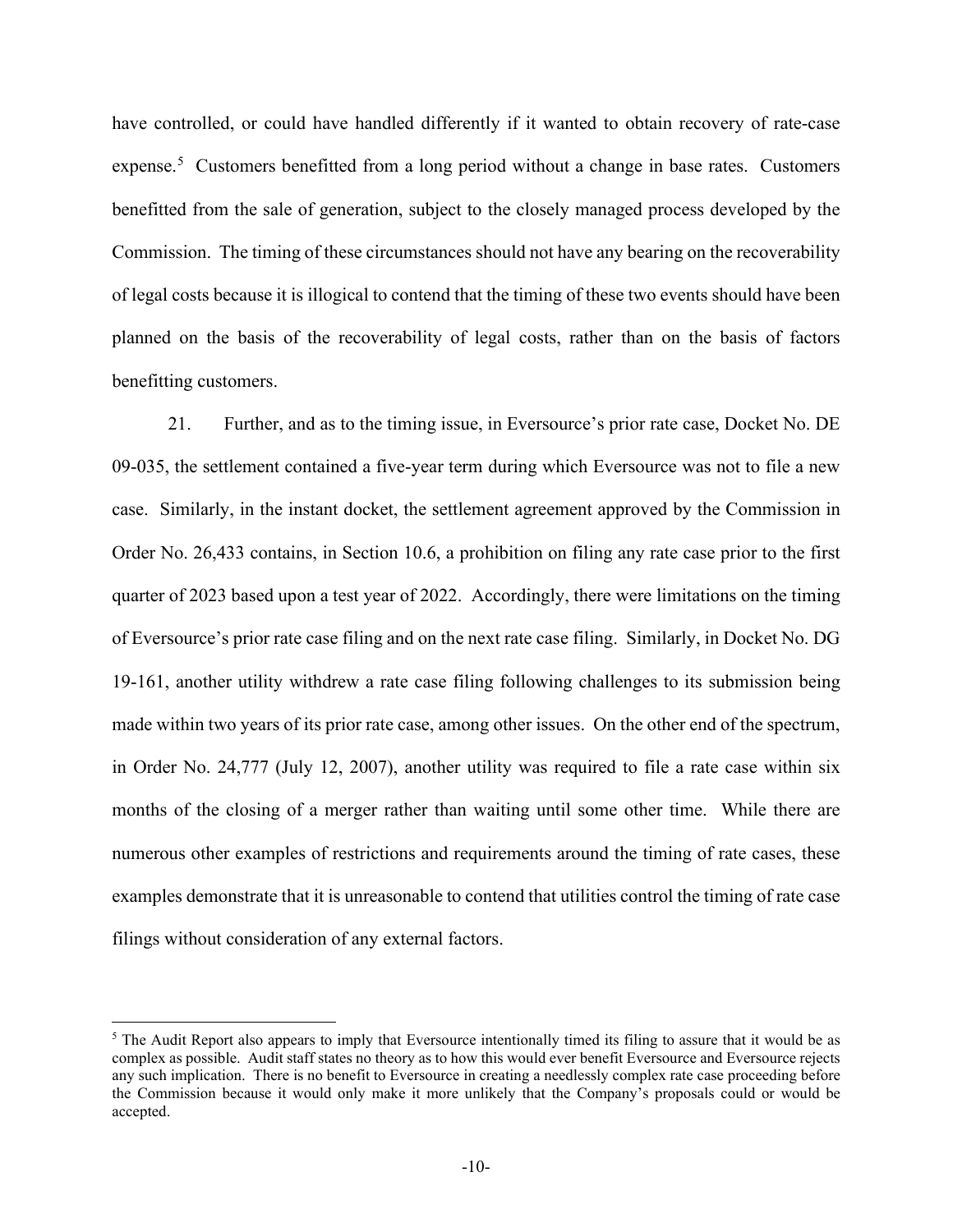22. As to the complexity and the Audit Report's assumption that different timing would have made for a simpler filing and that some test year other than 2018 would have inherently been less complicated – that conclusion is entirely speculative and without support. Moreover, such a conclusion assumes that it was Eversource's sole election that somehow created a complex proceeding, which is not the case. To the extent that the case was complex, the complexity grew out of numerous issues over which Eversource had no control. There were nine intervenors in the matter including the Staff and the OCA. Those entities, collectively, served over 1,000 data requests (excluding questions with numerous subparts) for Eversource to answer. There were multiple rounds of testimony filed by various parties, including the Staff, which included vigorous counters to Eversource's claims and which Eversource was entitled to rebut.

23. Additionally, difficulties presented by the on-going pandemic made for a more complex proceeding. These difficulties included the Governor's permission, which the Commission used, to extend the duration of the rate proceeding by six months over the otherwise applicable statutory deadline. The Commission's choice to extend the rate case proceeding led directly to additional rounds of testimony and discovery, [6](#page-10-0) all of which required greater legal support than would have been required in a "regular" rate case filing. In the face of these facts, the Audit Report's conclusion that the Company is somehow to blame for the complexity and cost of the case is illogical and unfair. The Audit Report's conclusion, supported by the Staff, accounts for none of these factors, nor does it attempt to meaningfully justify ignoring them in recommending that legal costs be rejected.

24. Furthermore, the Audit Report's unsupported presumption that in-house attorneys alone would be sufficient to handle a matter such as this runs counter to general principles in New

<span id="page-10-0"></span><sup>&</sup>lt;sup>6</sup> See Order No. 26,363 (June 16, 2020) requiring Eversource and others to file additional testimony and respond to additional discovery.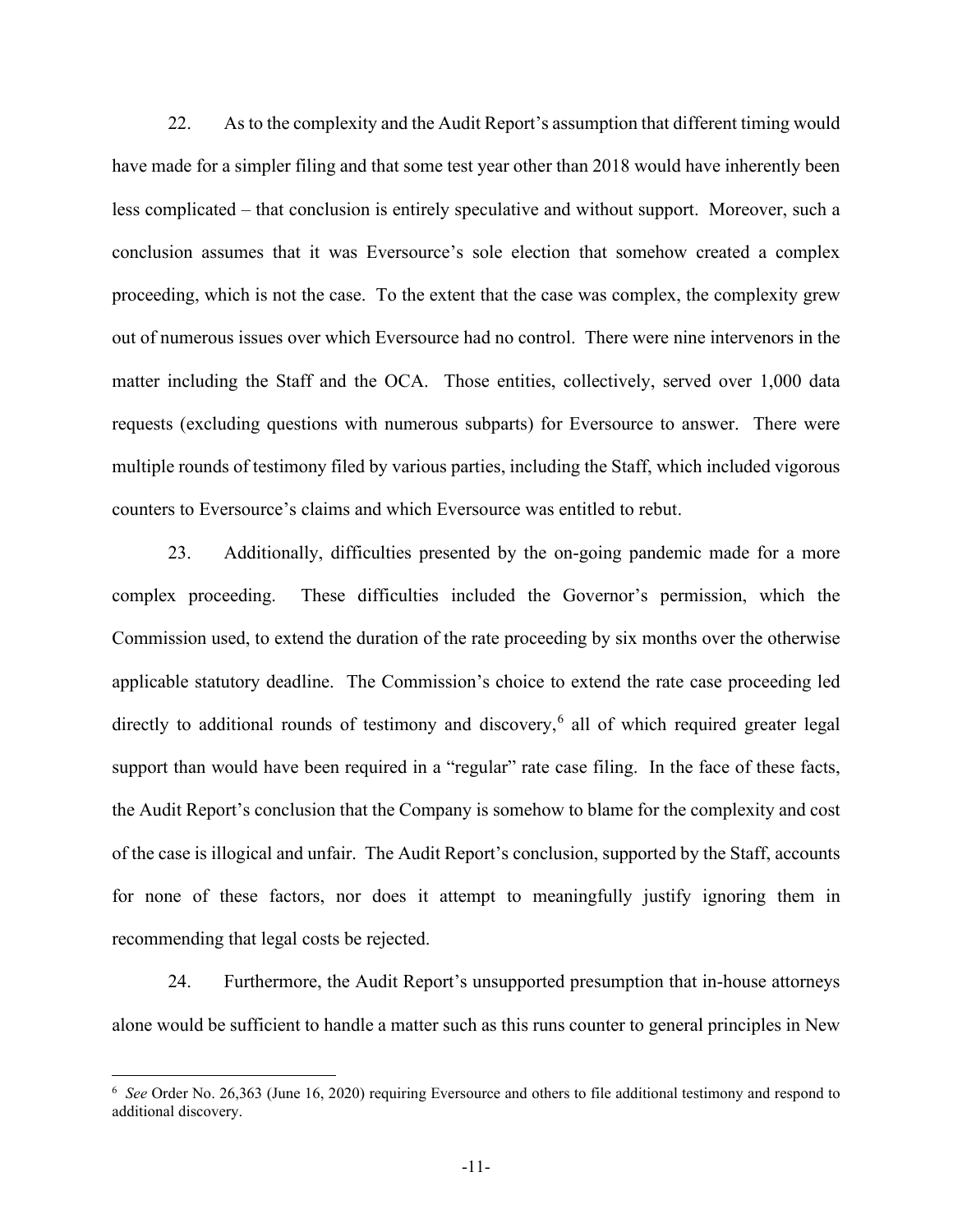Hampshire surrounding recovery of legal costs. As has been observed by courts reviewing the propriety of awarding recovery of legal fees, there are numerous issues to consider in making determinations about the recovery of fees. In New Hampshire, courts have used the *Funtown* analysis in determinations of awards of attorney's fees where the court reviews: the amount involved, the nature, novelty, and difficulty of the litigation, the attorney's standing and the skill employed, the time devoted, the customary fees in the area, the extent to which the attorney prevailed, and the benefit bestowed on the client. *See Town of Barrington v. Townsend*, 164 N.H. 241, 249-250 (2012) (quoting *Funtown USA, Inc. v. Town of Conway*, 129 N.H. 352, 356 (1987)).

25. Although not controlling, it is instructive that courts review the substance of the representation to determine recovery, not just the fact that representation could have been provided by others. In this case, neither the Audit Report nor the Staff's communication reviewed any of those types of issues in determining whether recovery of legal costs was appropriate. Rather, despite the fact that the Audit Report takes no issue with the method of procurement; the qualifications of, and rates for, the counsel retained; or the time spent or the descriptions of the activities done; it simply concludes that existing legal support was sufficient and presumes that outside lawyers should not have been hired at all. In light of there being no indication that there were any shortcomings in the representation provided, and that Eversource has fully substantiated the work done by the attorneys who were retained, the evidence shows that the expenses are reasonable and appropriate for recovery.

26. Lastly on the issue of legal costs, the Audit Report's recommendation that legal costs be disallowed as the kind of work typically handled by utility staff is internally inconsistent because it ignores the Staff's own retention of outside legal counsel. As noted in Eversource's response to the draft audit, this case represents the first and only time that Eversource is aware of

-12-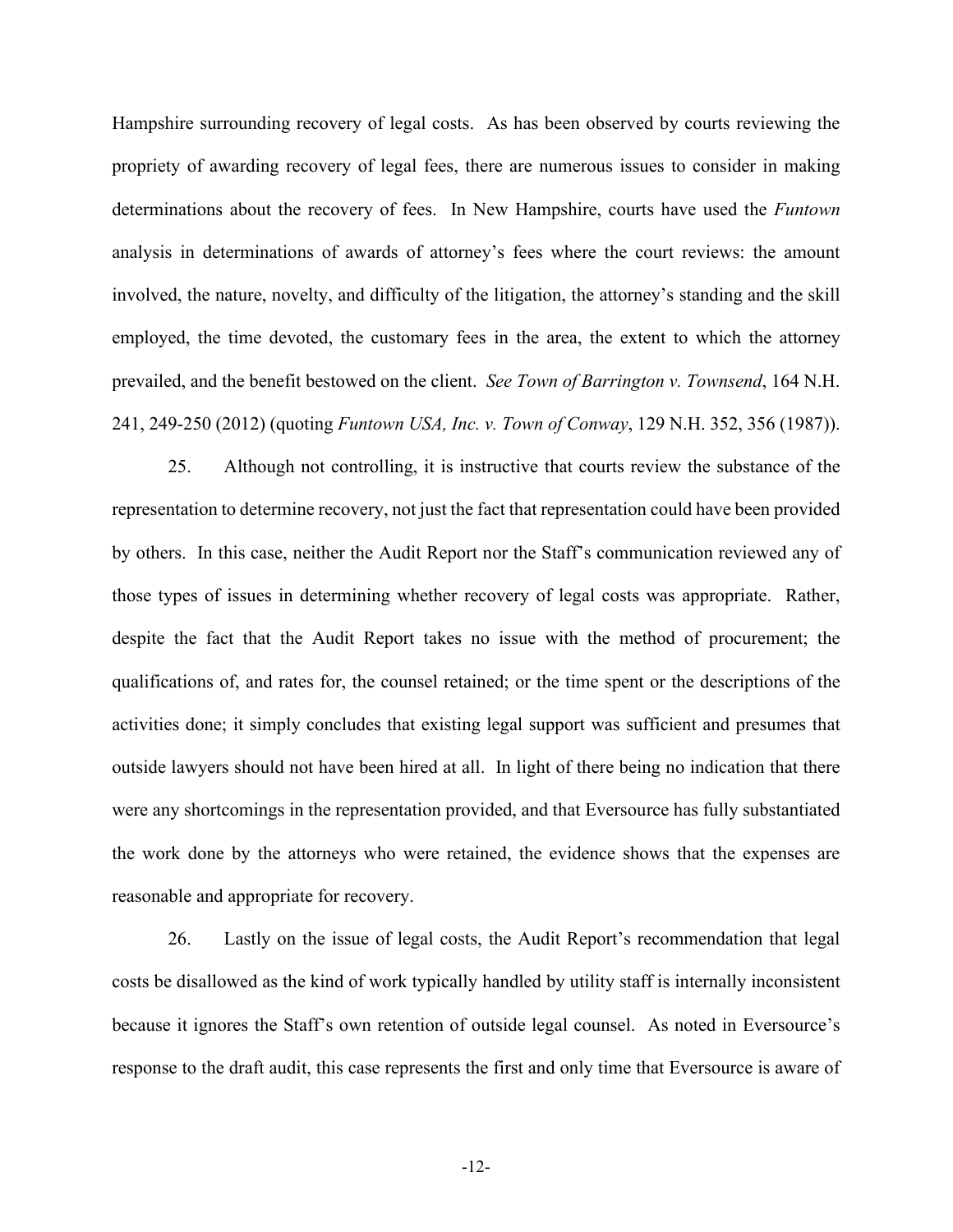where the Staff retained an outside attorney for its work on a rate case. The Staff itself expended over \$130,000 for that help which the Audit Report recommends be recovered in full.<sup>[7](#page-12-0)</sup> This hiring and spending occurred even though the Staff has more attorneys focused on New Hampshire regulatory matters than does Eversource. The Audit Report justifies this disparate treatment by, again, blaming Eversource for filing a rate case when it did and by claiming that that there were other rate cases occurring at the same time that required legal attention.

27. As to the timing, Eversource is not aware of any obligation that it has to file rate cases on a particular schedule or in coordination with other utilities in New Hampshire and the presumption that timing justifies the Staff's legal costs, but not Eversource's, is entirely baseless. Additionally, though there may have been other cases going on at the same time, the Staff did not hire outside legal assistance for any of those other cases – only for Eversource's case. That is, when faced with a desire to supplement its in-house legal counsel, the Staff did so for only one case, this one. The only logical conclusion from that choice is that the Eversource case was the one most in need of additional legal support. That fact alone supports the conclusion that this was not a typical case for which the regular legal workforce was adequate. For the above reasons, the Commission should reject any proposal to disallow recovery of legal costs.

28. With respect to Randstad, the Audit Report recommends disallowance of all of the temporary support services costs related to the Randstad employees' work by claiming that it was unable to identify specific tasks performed by the Randstad employees. Such a conclusion runs counter to the requirements of the Commission's rules and is, in any event, without foundation.

29. In requesting recovery of rate case expenses, the Commission's rules, Puc 1905.03, require that the utility provide certain documentation including the invoices paid, the name of the

<span id="page-12-0"></span><sup>&</sup>lt;sup>7</sup> Of note, the Staff's outside counsel did not begin work until the case had been prepared and filed and was already several months along. *See* Eversource's January 15, 2021 rate case expense filing at 934.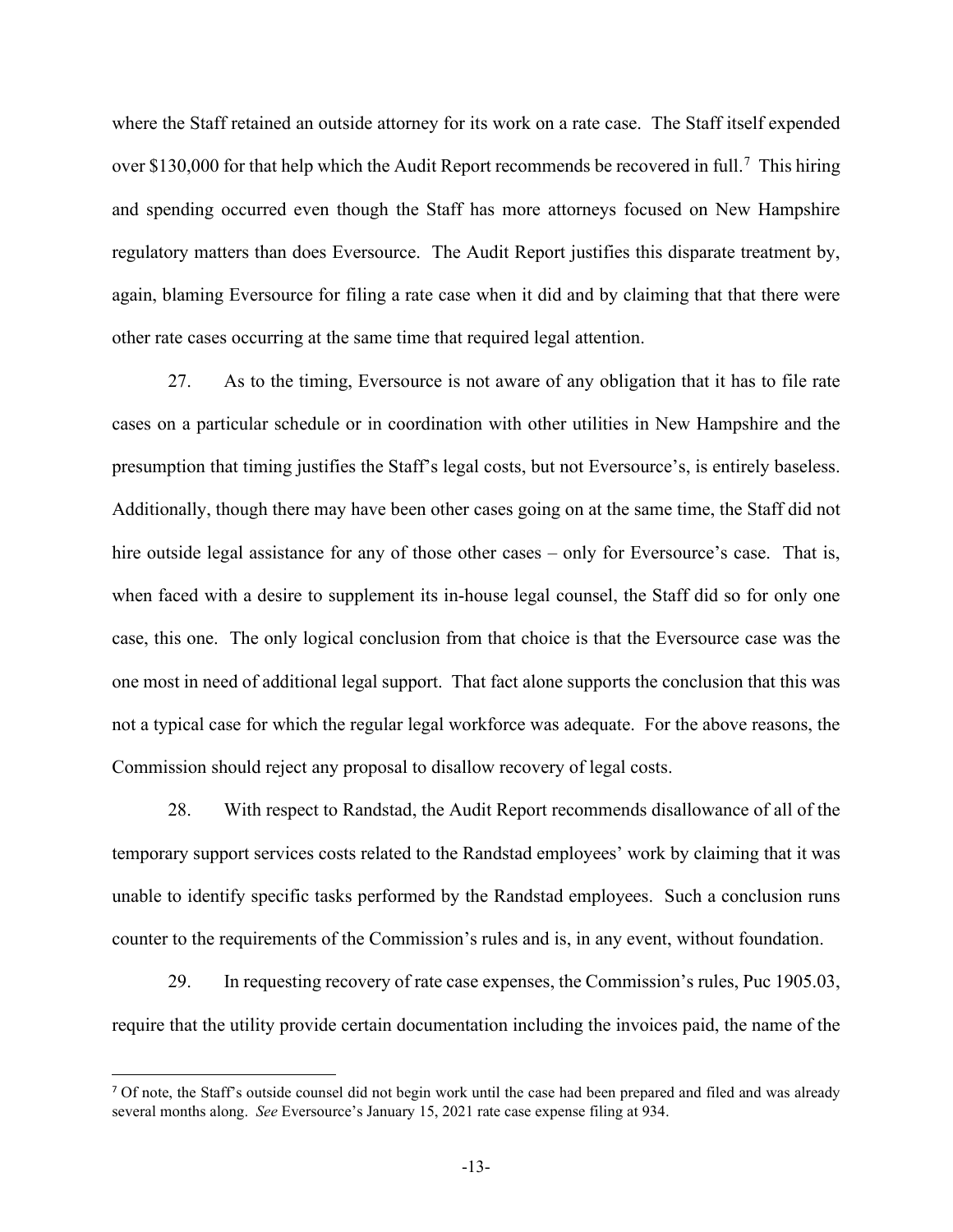vendor, the amount of the expenses, and the date and description of the services rendered among other things. In response to this requirement, Eversource provided the documentation at Bates pages 285-351 supporting the costs to be included for Randstad and answered the audit staff's inquiry for supporting information. Also, as noted on page 16 of the Audit Report, Eversource described the individuals from Randstad performing work for Eversource and provided details on the work they performed in support of the rate case. This information had also been provided during the course of discovery in response to question OCA 7-039, was known to the audit staff, and was recited in the Audit Report. As described in response to OCA 7-039, and as reiterated in the Audit Report:

Randstad provided four analysts, led by an Eversource retiree, as additional resources to the Company's internal personnel in preparing information and exhibits in support of the capital plant additions portion of this rate case. Specifically, the Randstad analysts were necessary to assist in compiling project documentation and supporting information for the Company's initial filing and for responses to data requests pertaining to capital planning and capital additions. This work was supported primarily by the Company's Investment Planning staff, but required supplemental resources due to the large number of capital projects over the six-year time span since the Company's last step increase. Eversource's existing Investment Planning staff do not have the bandwidth to support normal daily operations as well as rate case work and therefore it was necessary, and more cost effective, to bring in temporary assistance for purposes of the rate case. The Randstad contractors have a unique set of skills as retirees of Eversource and have familiarity with Eversource's capital project documentation and processes as these contractors have performed this work for other rate cases when needed. Using contractors is a more cost-effective approach to handle the additional workload of a rate case than to hire full-time employees. The Randstad contractors were critical to enable PSNH to prepare and file information on its plant additions and capital programs that is comprehensive, responsive and well-documented.

Audit Report at 16.

Accordingly, Eversource provided all of the information required by the Commission's rules to

substantiate the charges for which recovery was sought.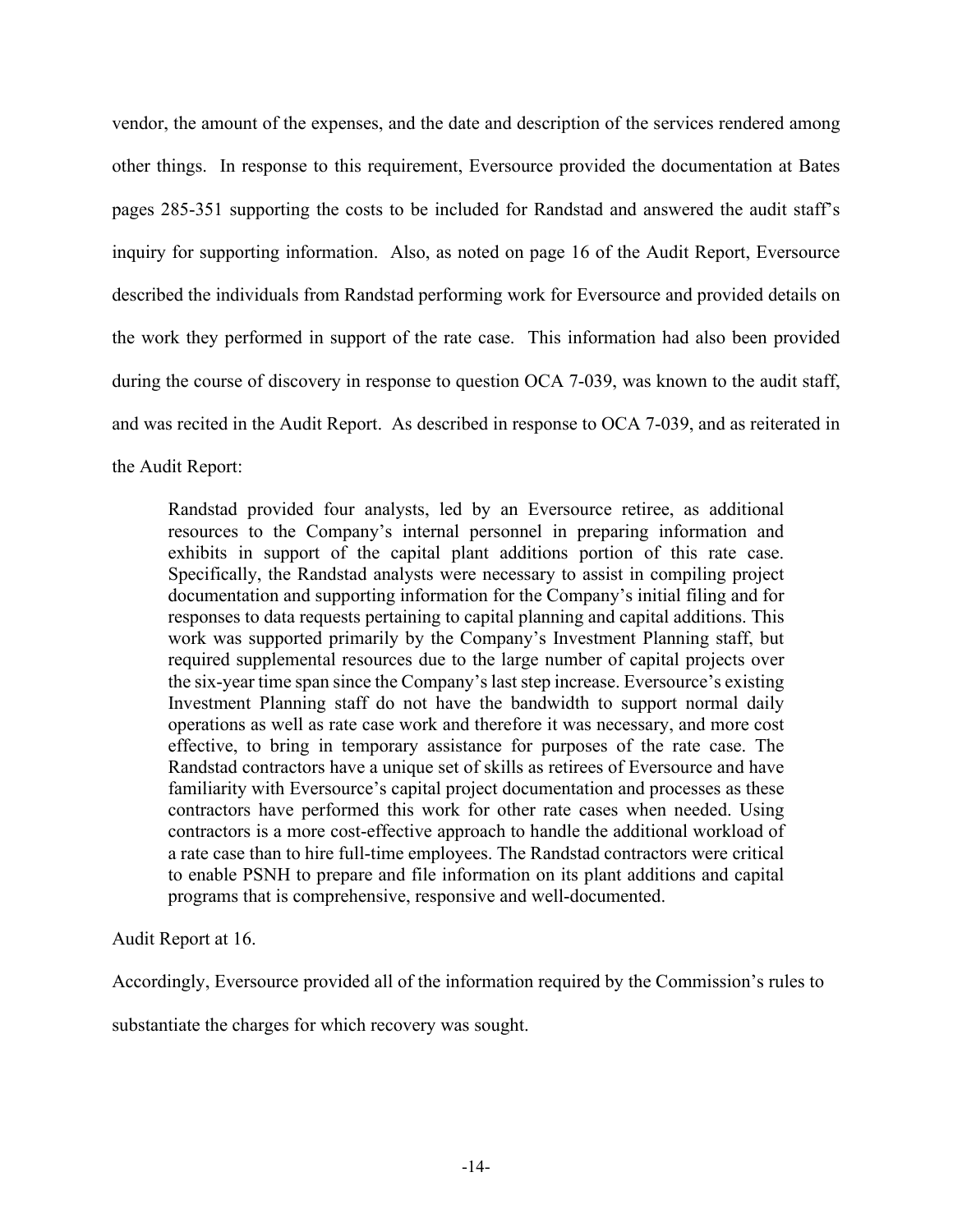30. Despite receiving sufficient information supporting the work performed and the costs for that work consistent with the Commission's rules, the Audit Report recommends a disallowance by claiming that the audit staff was unable to verify the specific tasks performed by the Randstad contractors. As noted above, however, there is no requirement that specific tasks be tied to specific costs to justify recovery. Rather, there is only a requirement for descriptions of the work performed, which was provided, along with detailed accounting entries showing the costs charged. Moreover, during the audit, the audit staff did not request from Eversource the kind of information for specific tasks that it now faults Eversource for not providing.

31. In the interest of complementing the information that was previously submitted, however, Eversource provides this additional information. As described in OCA 7-039 and in the Audit Report, preparing the rate case filing in this case required the collection of substantial plant records. Specifically, this filing required information on plant-in-service collected by year and tied to the relevant FERC report for each year from 2013 through 2018 as well as information on capital expenditures for all projects and programs for those same years. This data was sorted into numerous categories and grouped by year to populate the data for the over 300 pages of entries included in Attachments ELM-2 and ELM-3 in Exhibit 13 in this proceeding.

32. Collecting, compiling and cross referencing that information can take months for each year in issue as the data is compared to the annual FERC filing, and the related documentation for all of the projects is gathered and reconciled. Beyond the data found in the referenced attachments, other project documentation (including authorizations, supplements, and closing reports) is secured. That information was provided in response to discovery on particular projects through the course of the docket. The size and scope of this effort, which only occurs for rate cases, is significant, and beyond that which can be accomplished by Eversource's regular staff –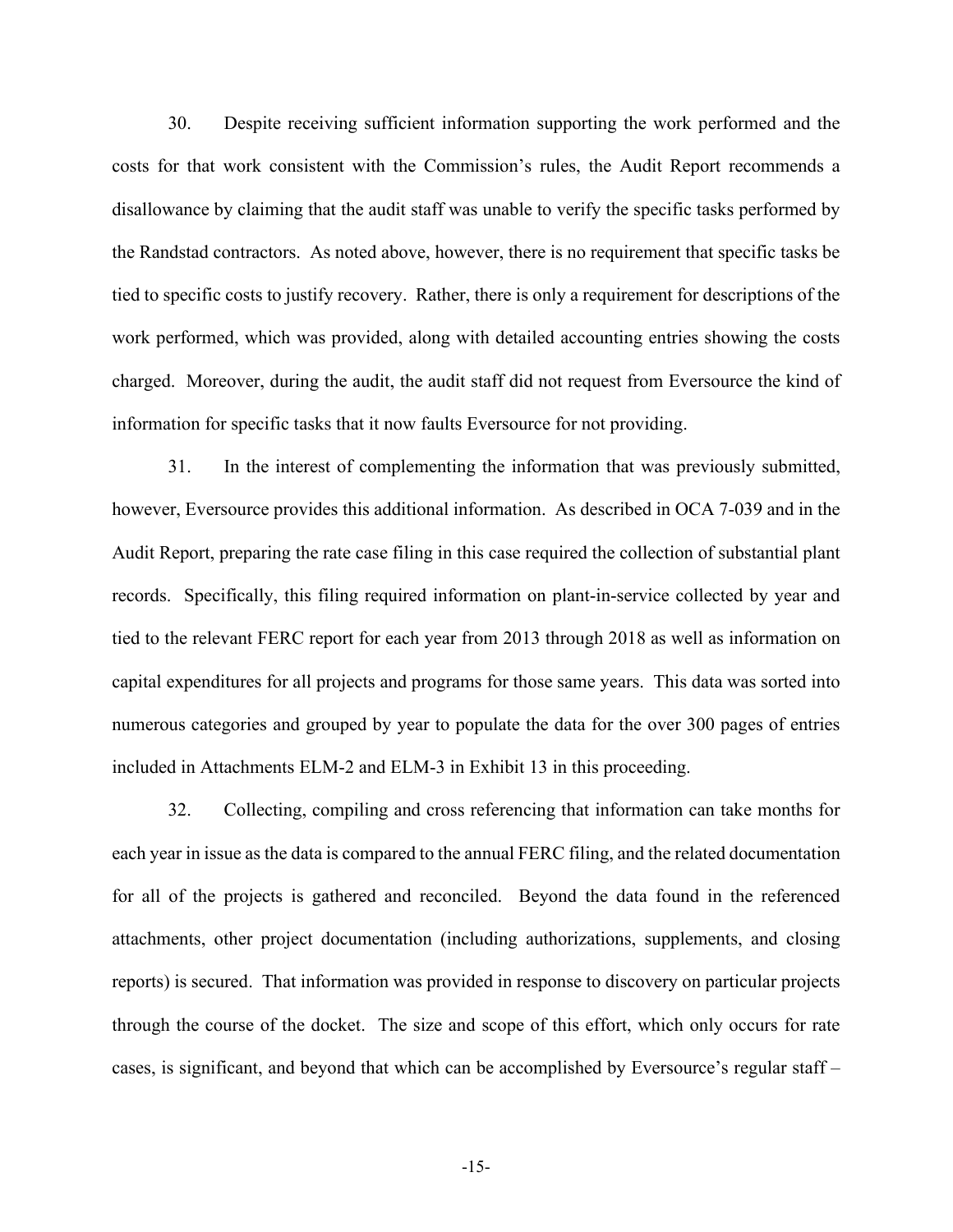Eversource cannot simply repurpose its existing staff for months at a time. Accordingly, temporary support services were required.

33. Pursuant to Eversource's contract with Randstad for temporary support staff, when a temporary employee is hired through Randstad and enters their time in the Randstad payroll system, the hiring manager at Eversource provides a default work order which directs the charges to a FERC account associated with that work order. The default work order is assigned based on the tasks that employee is working on, and in this case was directed to the rate case filing. The hiring manager also approves the payroll each week for the temporary employees they are overseeing in the Randstad payroll system.

34. For purposes of making payments, Randstad submits an EDI invoice to Eversource. There is no physical invoice, but the EDI invoice contains the list of employees, their hours, and their rates. Using the default work order provided, the charges associated with the temporary employees' expenses are applied to the FERC account associated with the default work order. Accordingly, Eversource does not have, and cannot provide, a traditional invoice but did provide to the audit staff the detailed time sheet entries, including the timesheet ID from the Randstad system with the employees' names, hours and rates. Thus, Eversource has provided the documentation required and anticipated by the Commission's rules, has described and explained the work performed in support of the rate case filing, and has substantiated the costs incurred. There is no basis for a disallowance.

35. Lastly, with respect to the contested charges relating to Economists, Inc. the Audit Report concludes that the costs are appropriate costs, but claims that recovering those costs as a rate case expense is improper. This conclusion overlooks the purpose of the work that led to those

-16-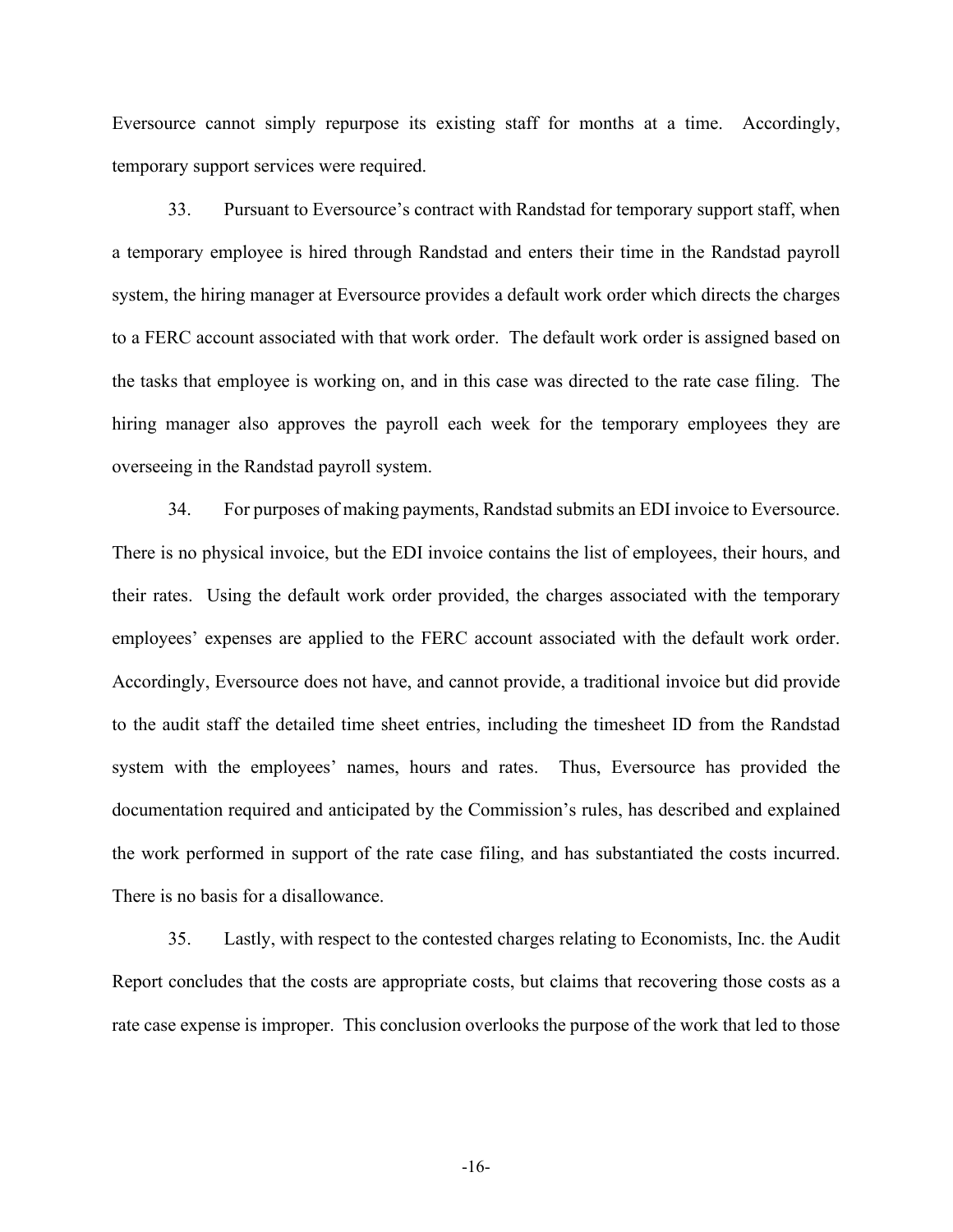costs and it overlooks the fact that there is no other location for the recovery of those costs. Accordingly, that recommendation should be rejected.

36. On June 23, 2017 in Docket No. DE 16-576, the Commission issued Order No. 26,029 and established numerous requirements for utilities, including that Eversource was to perform a full marginal cost-of-service study. Order No. 26,029 at 61. Consistent with the Commission's directive (as modified by a secretarial letter of June 29, 2018 in that docket), Eversource filed its cost of service study on July 16, 2018. On February 20, 2019, the Commission issued Order No. 26,221 in Docket No. DE 16-576 which, among other things, noted that Eversource was in the process of updating its cost-of-service study so that an up-to-date version would be filed with its forthcoming rate case. The Commission ordered "Eversource to file in this docket its updated MCOS Study, and a summary of the material changes between the original and updated versions of that study, at the same time the updated MCOS Study is filed in its rate case." Order No. 26,221 at 16. Eversource included the updated study in its rate case and made the required filing in Docket No. DE 16-576 on May 28, 2019. That updated study was used throughout the instant docket.

37. In light of the above, it should be clear that the cost-of-service work performed by Economists, Inc. was not undertaken in a vacuum where only Docket No. DE 16-576 existed and where Eversource was intent only in conforming to its terms. At the time it issued Order No. 26,221 the Commission was aware that Eversource had committed to filing a rate case in 2019 using a 2018 test year. *See* November 16, 2018 Petition in Docket No. DE 18-177 (initially filed in Docket No. DE 17-196) at 7. In that a required component of that rate case filing was the submission of cost-of-service studies, *see* April 30, 2010 settlement agreement in Docket No. DE 09-035 at Section 14.3, page 14, Eversource intended to, and did, rely upon the cost-of-service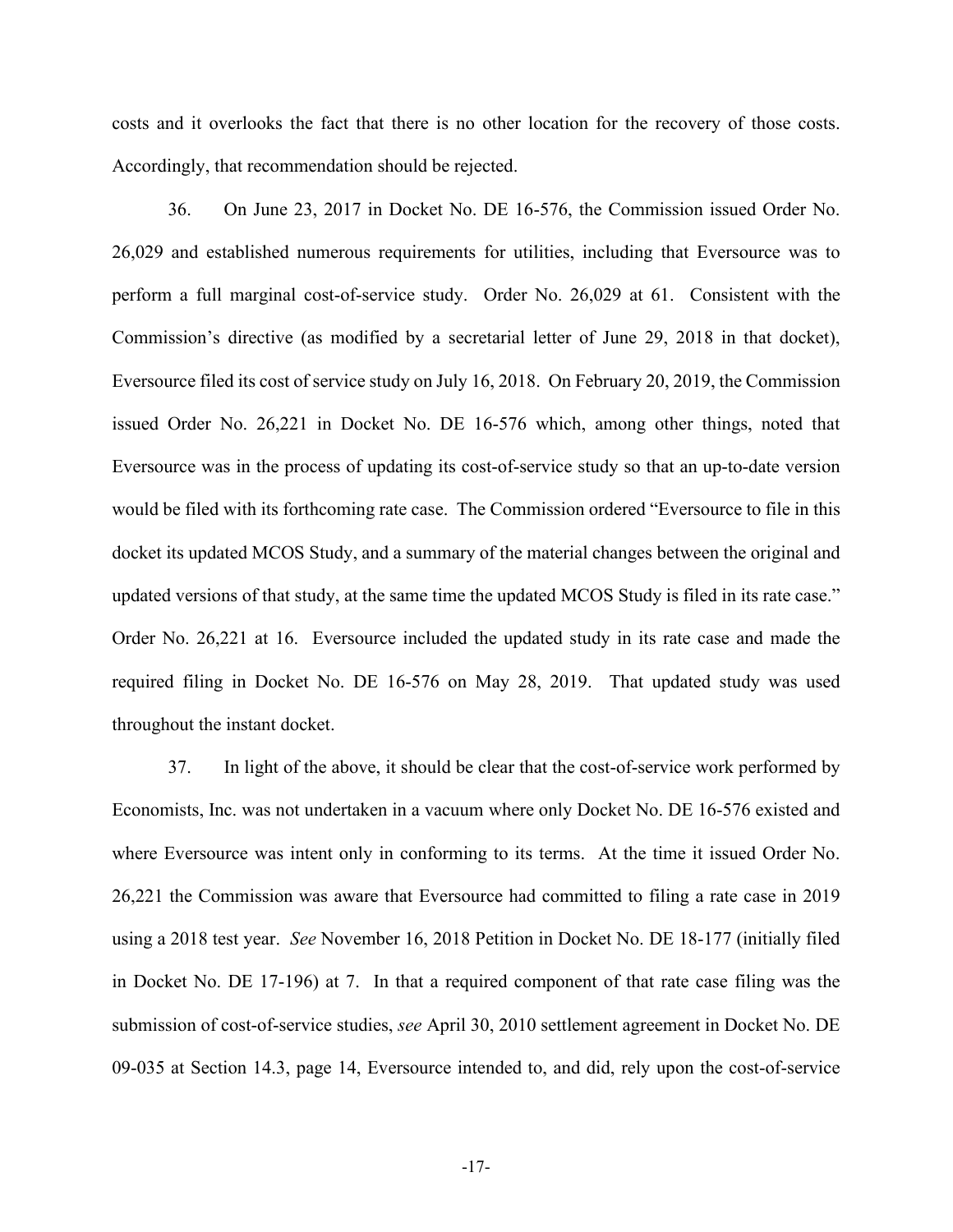work that was already done to complete the work necessary for the 2019 rate case filing. Accordingly, though noted as being within the context of Docket No. DE 16-576, the costs of the studies by Economists, Inc. were directly related to the cost-of-service studies Eversource filed and used in this proceeding.

38. The Audit Report contends that "Recovery of expenses associated with docket DE 16-576 should be reviewed and considered in the context of that docket, rather than this DE 19- 057 docket." Audit Report at 17. That is, the Audit Report's concern is less about the costs and more about where to recover them. There is no mechanism for the recovery of the Company's consultants' costs through Docket No. DE 16-576. While there is a mechanism and method for recovering expenses of the Staff and OCA in that docket, there is no order or other provision that allows for utilities like Eversource to recover their costs. Accordingly, because these are rate case costs and because there is a means of recovering them in the rate case, they should be included for recovery. The Audit Report's presumption that these costs could simply be reassigned for evaluation and recovery in that docket is incorrect. These are rate case-related costs and rate-case expense recovery is the appropriate place for recovery of those costs.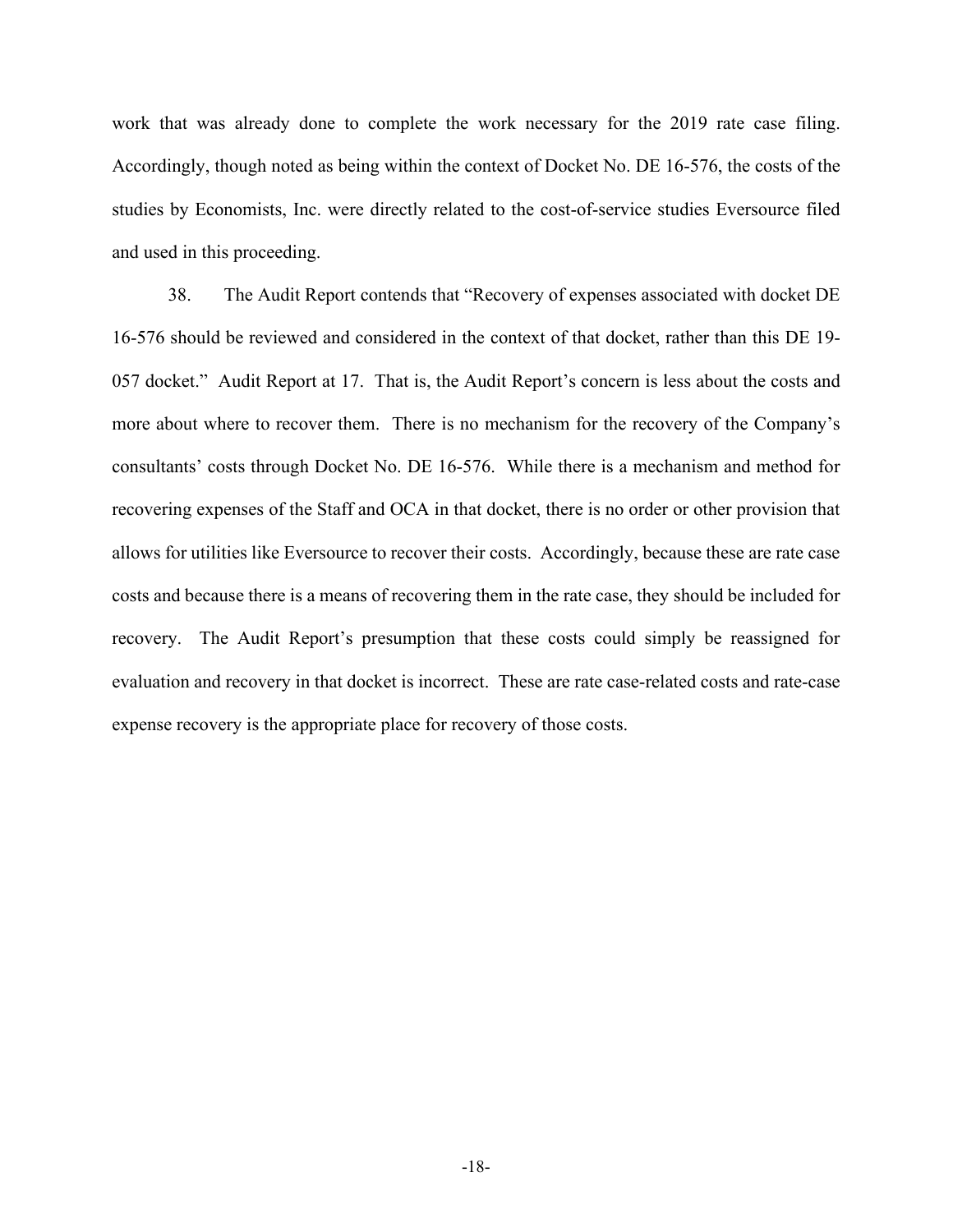WHEREFORE, Eversource respectfully requests that the Commission:

- A. Reject the Staff communication; or
- B. If the communication is not rejected, reject the disallowances proposed in the communication; and
- C. Grant such further relief as is just and equitable.

Respectfully submitted, Public Service Company of New Hampshire d/b/a Eversource Energy By Its Attorney

 $\mathbf{B} \mathbf{y}$ : Matthew J. Fossum Senior Regulatory Counsel Public Service Company of New Hampshire d/b/a Eversource Energy 780 No. Commercial Street, P.O. Box 330 Manchester, NH 03105-0330 (603) 634-2961 [Matthew.Fossum@eversource.com](mailto:Matthew.Fossum@eversource.com)

Dated: September 24, 2021